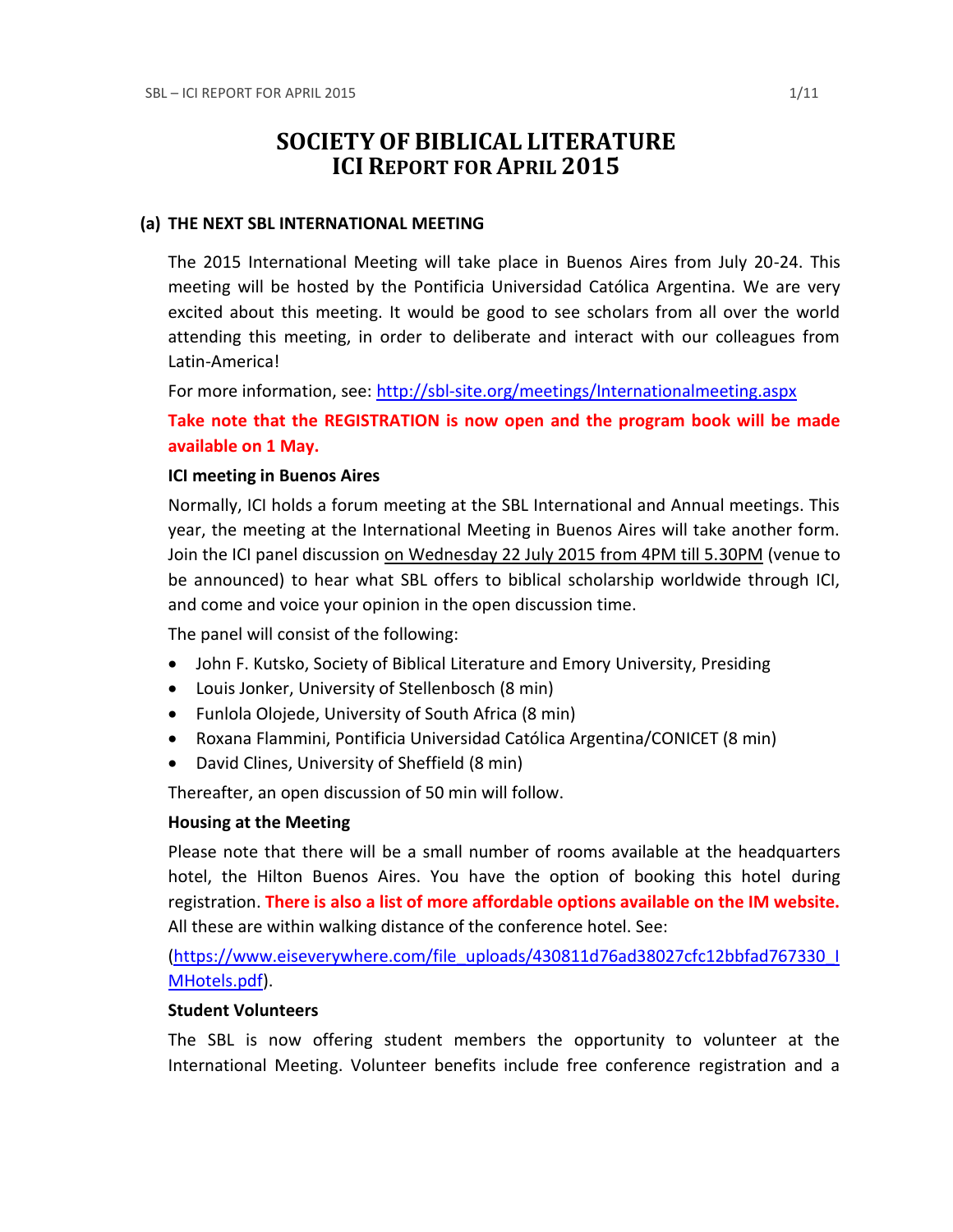complimentary 1-year SBL membership. Please contact [Samantha Spitzner](mailto:Samantha.Spitzner@sbl-site.org) for more information on how to volunteer.

#### **(b) THE SBL ANNUAL MEETING, ATLANTA**

The SBL Annual Meeting will be held from November 21-24, 2015 in Atlanta, Georgia. Please note that the deadline for paper proposals has passed now.

**Registration** is open now, together with the conference **accommodation reservations**. For more information, see: <http://sbl-site.org/meetings/AnnualMeeting.aspx>

Please note that registration rates will increase on May 22, so take advantage of the Super Saver discount and register today!

Like last year, we hereby supply a list of **accommodation options** that are a little further away from the conference venues, but are more affordable for ICI attendees and of good quality.

| 800 u danisti                   |                                             |                                     |                            |
|---------------------------------|---------------------------------------------|-------------------------------------|----------------------------|
| Hotel                           | <b>Address</b>                              | <b>Price</b>                        | Website                    |
| Savannah Suites Pine St.        | 140 Pine St. NE, Atlanta, GA                | \$46/night                          | www.savannahsuites.com     |
| The Ashby House                 | 1071 Martin Luther King Dr.,<br>Atlanta, GA | \$225/person<br>for 5 night<br>stay | www.theashbyhouse.com      |
| Red Roof Inn & Suites           | 585 Parkway Drive NE,<br>Atlanta, GA        | \$59/night                          | www.redroof.com/atlanta    |
| AAE Wellesley Hotel &<br>Hostel | 1377 Virginia Ave.                          | \$61/night                          | www.atl.aaeworldhotels.com |
| Motel 6 Atlanta<br>Downtown     | 311 Courtland St., Atlanta,<br>GA           | \$80/night                          | www.motel6.com             |
| Castleberry Inn & Suites        | 186 Northside Dr. SW,<br>Atlanta, GA        | \$92/night                          | www.castleberryinn.com     |

## **(c) BIBLICAL SCHOLARS IN FRANCOPHONE COUNTRIES**

We are very glad to announce that a decision was taken at the ICI Executive meeting in San Diego in November 2014 that ICI will provide more support to francophone biblical scholars in terms of the following:

- Encouraging **mentoring** relationships (including preparation of manuscripts for publication) between "experts" and younger scholars in francophone countries. This will be facilitated through the existing mentoring channel which is available on the ICI web page (see [https://www.sbl-site.org/educational/ICITeaching.aspx\)](https://www.sbl-site.org/educational/ICITeaching.aspx).
- Providing links to useful French biblical **scholarly resources** through the monthly ICI newsletter. (This will become a regular entry in our newsletter soon. One useful link which can be made available already is the well-known scholar, Thomas Römer's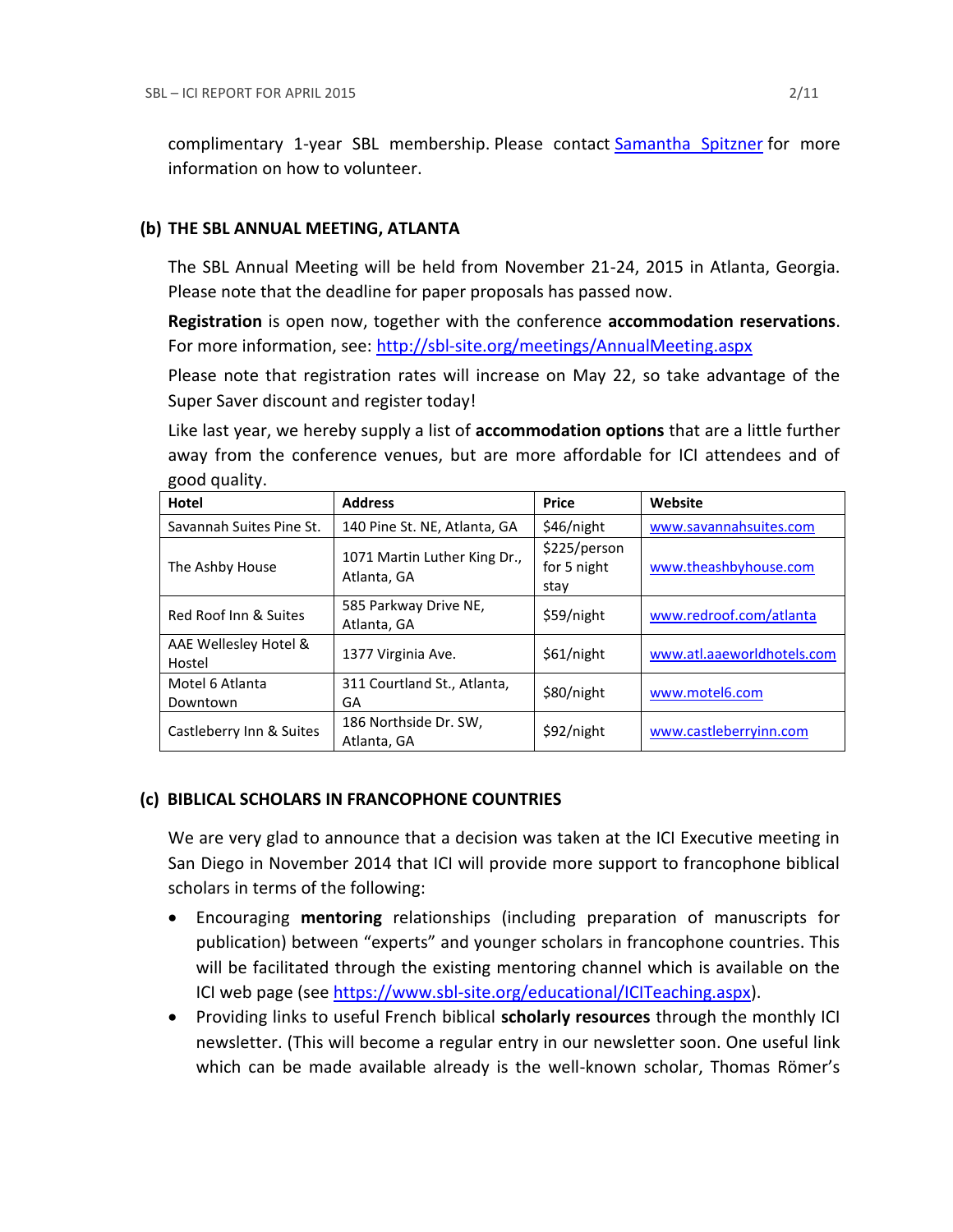classes at the College de France (see [http://www.college-de-france.fr/site/thomas](http://www.college-de-france.fr/site/thomas-romer/#course)[romer/#course\)](http://www.college-de-france.fr/site/thomas-romer/#course).

**•** Including French publications in the ICI book depository. We are in negotiation with some French publishers to get them on board for this initiative. (The same will happen for Spanish scholarship.)

# **(d) PUBLICATION IN [ANCIENT NEAR EAST MONOGRAPHS](http://www.sbl-site.org/publications/Books_ANEmonographs.aspx) (ANEM) / [MONOGRAFIAS SOBRE](http://www.uca.edu.ar/index.php/site/index/en/universidad/facultades/buenos-aires/cs-sociales-politicas-y-de-la-comunicacion/investigacion/cehao/monografias_aco/)  [EL ANTIGUO CERCANO ORIENTE](http://www.uca.edu.ar/index.php/site/index/en/universidad/facultades/buenos-aires/cs-sociales-politicas-y-de-la-comunicacion/investigacion/cehao/monografias_aco/) (MACO)**

ANEM/MACO is a series that was established by the SBL at the request of the International Cooperation Initiative (ICI), and which is co-edited by Ehud Ben Zvi and Roxanna Flammini. The series publishes volumes on the Ancient Near East (including ancient Israel) electronically and makes them freely available for download. (Paperback and hardback versions of the volumes are available too, for a reasonable price.) Any work published in ANEM/MACO is freely available in electronic version to anyone in perpetuity. To view the volumes published in the series, please go to [http://www.sbl](http://www.sbl-site.org/publications/Books_ANEmonographs.aspx)[site.org/publications/Books\\_ANEmonographs.aspx](http://www.sbl-site.org/publications/Books_ANEmonographs.aspx)

The latest volume in ANEM/MACO is:

## **Disembodied Souls The Nefesh in Israel and Kindred Spirits in the Ancient Near East, with an Appendix on the Katumuwa Inscription**

## Authored by Richard Steiner

Biblical scholars have long claimed that the Israelites "could not conceive of a disembodied *nefesh* [soul]." In this book, Richard C. Steiner rejects that claim based on a broad spectrum of textual, linguistic, archaeological, and anthropological evidence spanning the millennia from prehistoric times to the present. The biblical evidence includes a prophecy of Ezekiel condemning women who pretend to trap the wandering souls of sleeping people—a prophecy that has been only partially understood until now because of the obscure technical terms that it contains. The extrabiblical evidence suggests that a belief in the existence of disembodied souls was part of the common religious heritage of the peoples of the ancient Near East.

To download the book for free, paste the following link into your browser: http://www.sbl-site.org/assets/pdfs/pubs/9781628370775\_OA.pdf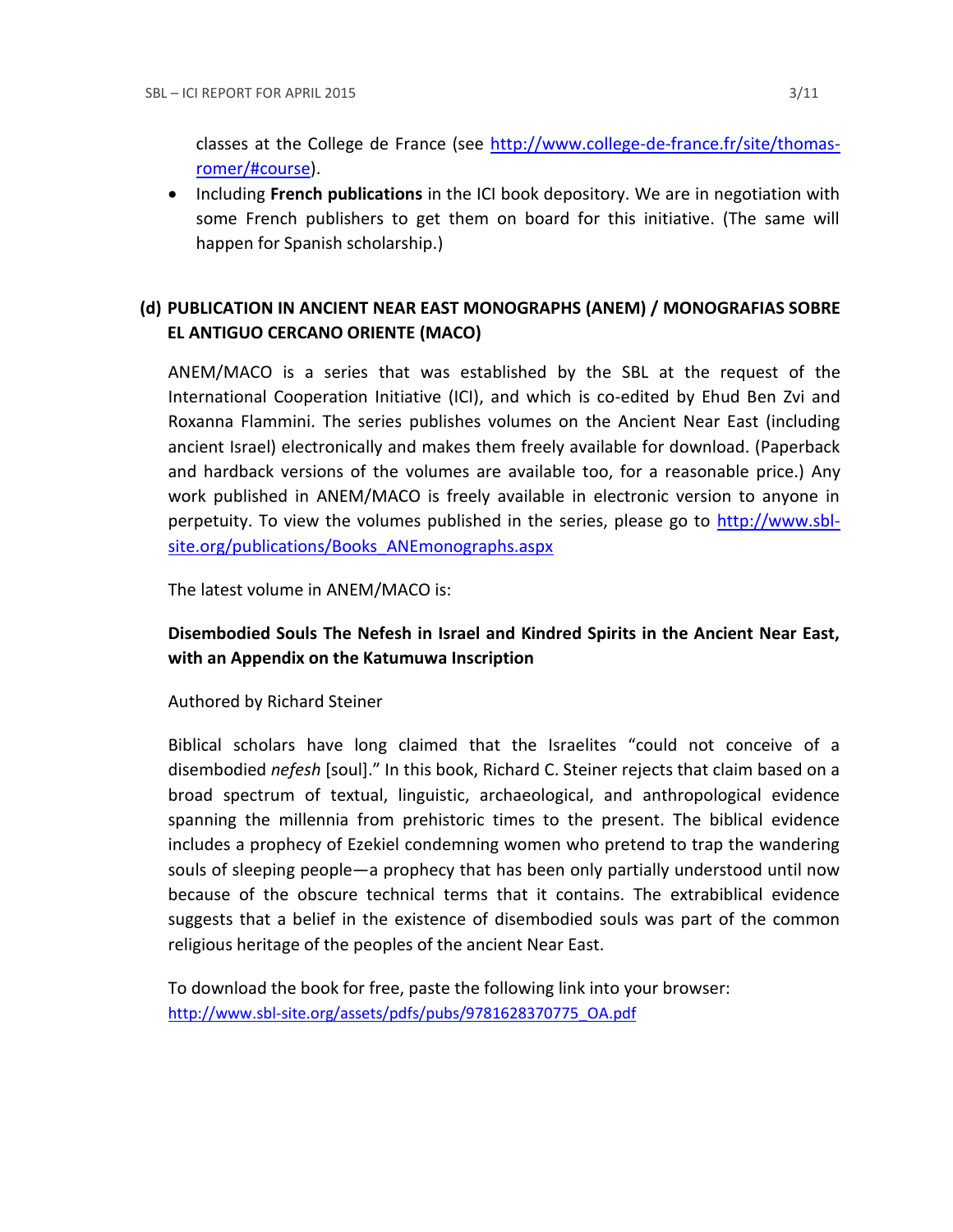#### **(e) PUBLICATION IN INTERNATIONAL VOICES IN BIBLICAL STUDIES (IVBS)**

IVBS is a series that was established by the SBL at the request of the International Cooperation Initiative (ICI), and which is co-edited by Monica Melanchthon and Jione Havea. IVBS encourages in particular submissions from scholars in the present seven international regions for which it has editorial boards: Africa, Central and Eastern Europe, Latin America, Middle East-South Asia, Northeast Asia, Pacific, and Southeast Asia. Interregional collaborations are also welcome. IVBS publishes works in English and in any other language for which its editors can find qualified peer reviewers. Any work published in IVBS is freely available to anyone in perpetuity. The series publishes work generally in the area of reception history and criticism. The scope is not limited to any particular biblical text or historical timeframe. The works will mainly be published in English and, wherever possible, also in primary languages of authors. For more information please go to [http://ivbs.sbl-site.org/home.aspx.](http://ivbs.sbl-site.org/home.aspx) If you would consider publishing your work in this series, feel free to contact one of the two general editors, [Monica Melanchthon](mailto:ivbs2010@gmail.com) or [Jione Havea.](mailto:jioneh@nsw.uca.org.au)

The latest volume in IVBS is:

## **Migration and Diaspora: Exegetical Voices of Women in Northeast Asian Countries**

Edited by Hisako Kinukawa

The third meeting of the Society of Asian Biblical Studies was held at Sabah in June 2012, addressing the theme of Migration and Diaspora. This book contains five essays written by women from Northeast Asian countries for this occasion. Three are on Hebrew Scriptures and two are on the Christian Testament. All writers used a cultural analysis of their own social locations, and literary, historical, and postcolonial criticism as their methods of reading the texts, even though they may not explicitly mention which criticisms are used.

To download the book for free, paste the following link into your browser: <http://ivbs.sbl-site.org/uploads/IVBS%20PAPERS1.pdf>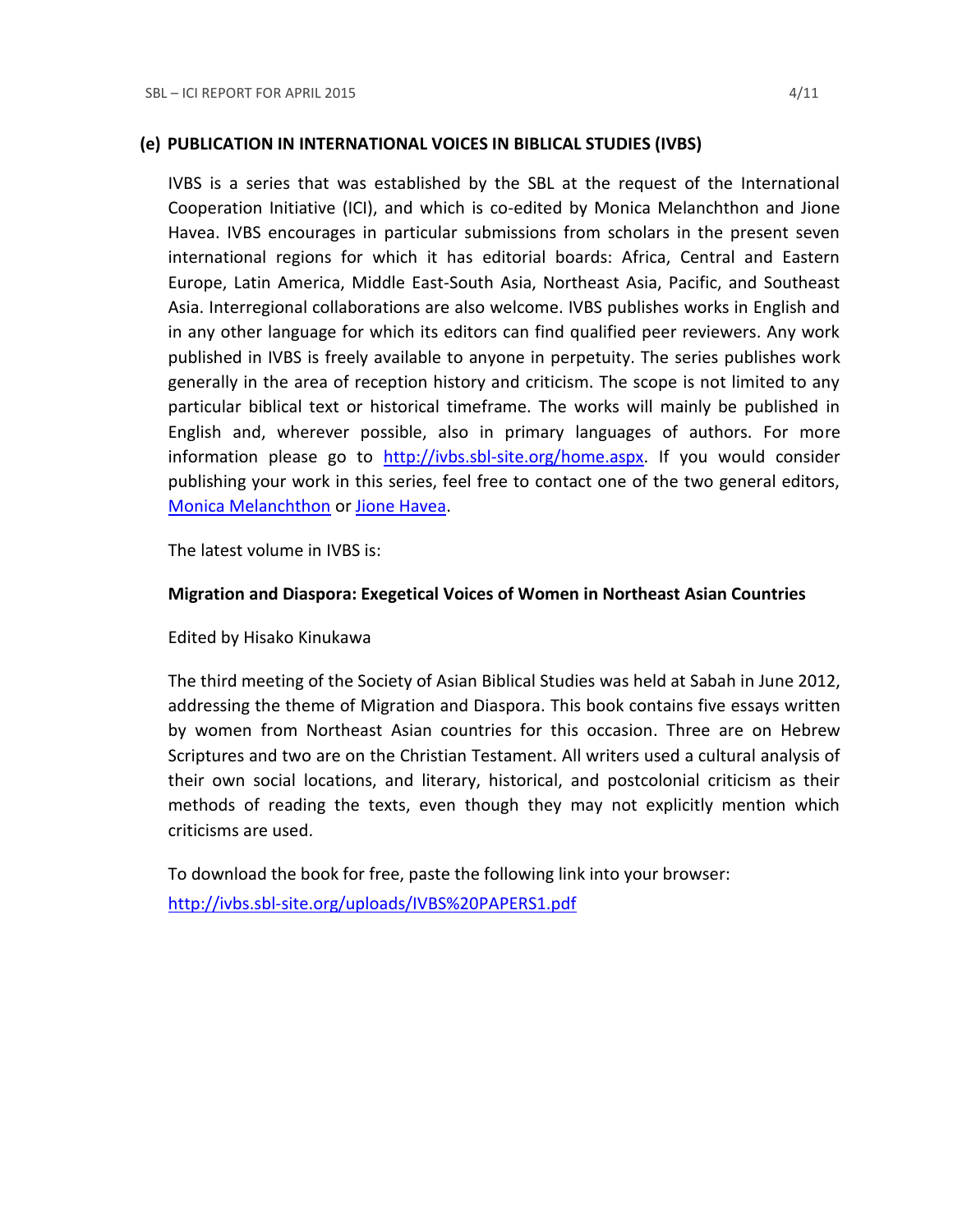## **(f) PUBLICATIONS: ONLINE BOOKS – NEW BOOKS ADDED**

(For the full list, please go to [http://www.sbl-site.org/publications/Books\\_ICIbooks.aspx\)](http://www.sbl-site.org/publications/Books_ICIbooks.aspx)

## **Slavery, Abolitionism, and the Ethics of Biblical Scholarship**

Avalos, Hector. *Slavery, Abolitionism, and the Ethics of Biblical Scholarship*. Bible in the Modern World 38. Sheffield: Sheffield Phoenix Press, 2011.

In this immensely wide-ranging and fascinating study, Avalos critiques the common claim that the abolition of slavery was due in large part to the influence of biblical ethics. Such a claim, he argues, is characteristic of a broader phenomenon in biblical scholarship, which focuses on defending, rather than describing, the ethical norms encountered in biblical texts.

The first part of Avalos's critique explores how modern scholars have praised the supposed superiority of biblical ethics at the cost of diminishing or ignoring many similar features in ancient Near Eastern cultures. These features include manumission, fixed terms of service, familial rights, and egalitarian critiques of slavery. At the same time, modern scholarship has used the standard tools of biblical exegesis in order to minimize the ethically negative implications of many biblical references to slavery.

The second part of the book concentrates on how the Bible has been used throughout Christian history both to maintain and to extend slavery. In particular, Avalos offers detailed studies of papal documents used to defend the Church's stance on slavery. Discussions of Gregory of Nyssa, Aquinas and Luther, among others, show that they are not such champions of freedom as they are often portrayed.

Avalos's close readings of the writings of major abolitionists such as Granville Sharp, William Wilberforce and Frederick Douglass show an increasing shift away from using the Bible as a support for abolitionism. Biblical scholars have rarely recognized that proslavery advocates could use the Bible just as effectively. According to Avalos, one of the complex mix of factors leading to abolition was the abandonment of the Bible as an ethical authority. The case of the biblical attitude to slavery is just one confirmation of how unsuitable the Bible is as a manual of ethics in the modern world.

#### **Textual Memory: Ancient Archives, Libraries and the Hebrew Bible**

DuToit, Jaqueline S. *Textual Memory: Ancient Archives, Libraries and The Hebrew Bible*. The Social World of Biblical Antiquity 2/6. Sheffield: Sheffield Phoenix Press, 2010.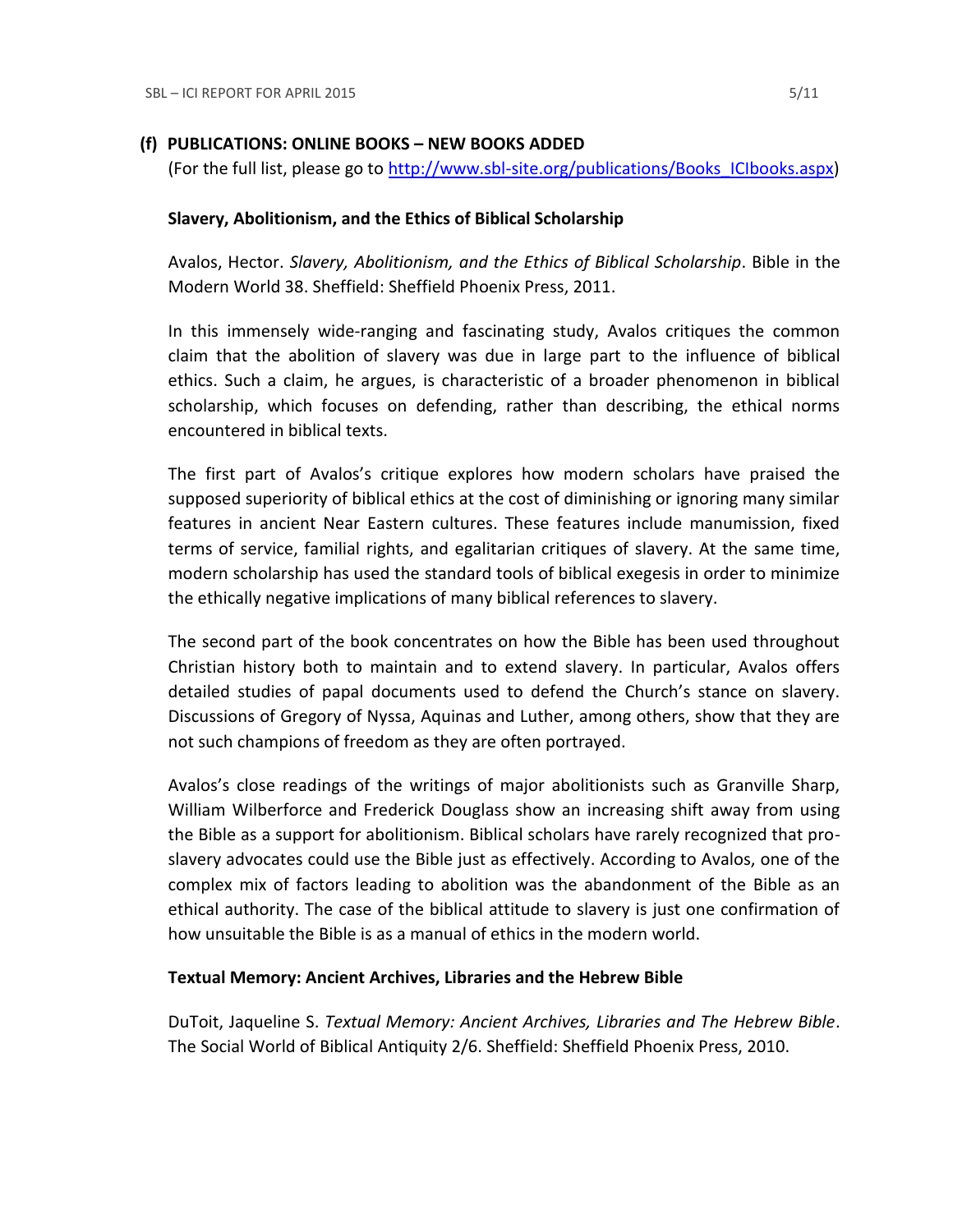In modern scholarship the Hebrew Bible represents a collection of books, perhaps even a library of books. Some think that it is a selection of ancient oral traditions that were eventually written down, edited and preserved. Others suggest that the biblical corpus resulted from a merging of regional libraries in ancient Palestine or was the outcome of the Hasmoneans' need to legitimize their rule by claiming ownership of a library of books originating in the Jerusalem temple. No matter how tantalizing these hypotheses are, the implications of a concrete understanding of the origins of the Bible as library or archive are not often fully appreciated by scholars.

Textual Memory explores how various disciplines, including Assyriology, biblical studies, archival science and library history, have made sense of the thousands of collections of clay tablets and ancient written material discovered over the past two hundred years in the Middle East. And it raises the question whether the great libraries of Ashurbanipal and Alexandria, among others, are able to suggest models of how the Hebrew Bible came into being. Can the temple libraries in Mesopotamia or Egypt offer us any clues about who decided what should be preserved and why? What have ancient archival practices of careful selection, conservation, classification and dissemination of information to contribute to our understanding of the creation of the Hebrew Bible?

Ultimately, this book is a historiographical synthesis of current scholarship on ancient Near Eastern archives and libraries from different disciplinary perspectives. Its purpose is to better understand how we should conceive of the Bible as religious tradition and literary heritage.

#### **Emotions in Biblical Law: A Cognitive Science Approach**

Kazen, Thomas. *Emotions in Biblical Law: A Cognitive Science Approach*. Hebrew Bible Monographs 36. Sheffield: Sheffield Phoenix Press, 2011.

This study pioneers the use of insights from cognitive sciences, such as evolutionary biology, neuroscience, and developmental psychology, as heuristic tools for interpreting ancient texts. The approach could be described as 'psycho-biological'. The focus is on emotions in the various Pentateuchal legal collections. Kazen discusses the role of disgust, empathy, fear, and a sense of justice, for particular moral and ritual issues: purity and holiness; humanitarian concern for vulnerable categories; ethnocentrism and xenophobia; divine punishment and demonic threat; revenge, compensation, and ransom (kofer), together with removal (kipper) rites.

The book consists of two main parts, framed by an introductory chapter and a concluding discussion. In the first part, Kazen explores cognitive foundations, including biological and neuroscientific underpinnings for basic affects, and the role of culture in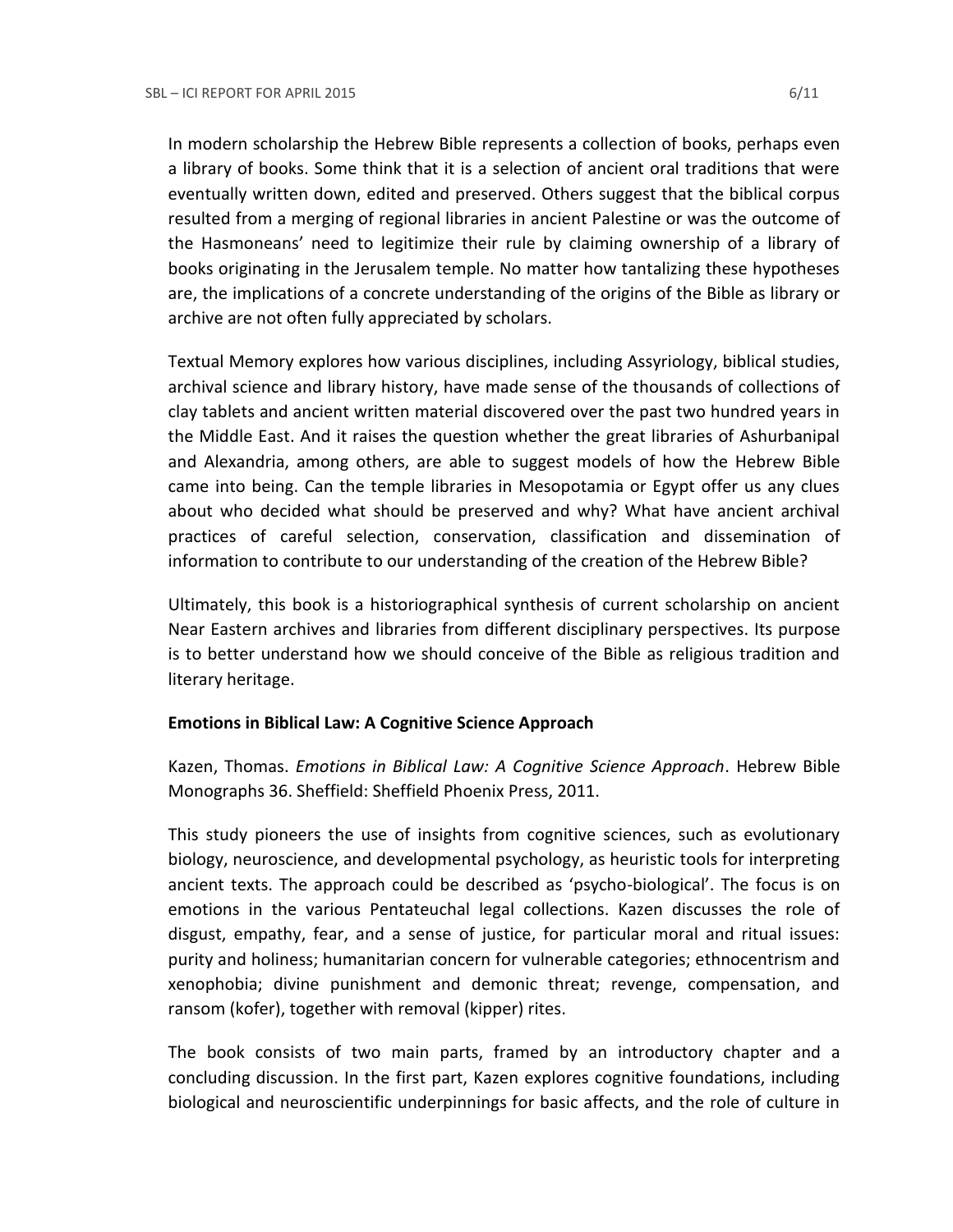shaping both conventional morality and ritual behaviour. Four particular emotions are then outlined. In the second part, these insights from cognitive science are applied in analyses of particular texts. After an overview of the Pentateuchal legal collections, each of the four emotions is dealt with in a separate chapter. Kazen constantly relates a cognitive science approach to more traditional source and redaction-critical analysis, regarding them as complementary.

As a result, the Pentateuchal legal collections are seen as emotional texts, expressing strong affects—which influences our understanding of the character of Israelite 'law'. Kazen suggests that interaction and conflict between various emotions can explain discrepancies and tensions between humanitarian concerns and ethnocentrism, and between empathy and justice. He also demonstrates that viewing emotions as common denominators contains a potential for solving some difficult and long-standing conundrums. He argues that a focus on the human embodied experience rather than on theological convictions and theoretical ideas may avoid some interpretative dead ends and open up new avenues for understanding ancient texts.

## **Reading 1-2 Peter and Jude: A Resource for Students**

Mason, Eric F. and Troy W. Martin, eds. *Reading 1-2 Peter and Jude: A Resource for Students*. Resources for Biblical Study 77. Atlanta: Society of Biblical Literature, 2014.

Scholars engage the best contemporary work on 1–2 Peter and Jude in this studentoriented book. The first four chapters in this collection—on authorship and pseudonymity, literary relationships among the three books, epistolary rhetoric, and apocalyptic elements—consider important, foundational issues related to all three epistles. These essays lay the groundwork for more focused chapters that examine theology and theory in 1 Peter as well a stylistic, theological, and thematic overlap in Jude and 2 Peter.

Features:

- A range of theological, literary, and theoretical approaches
- Definitions for specialized terminology
- Historical and cultural background information
- Explanations of methodologies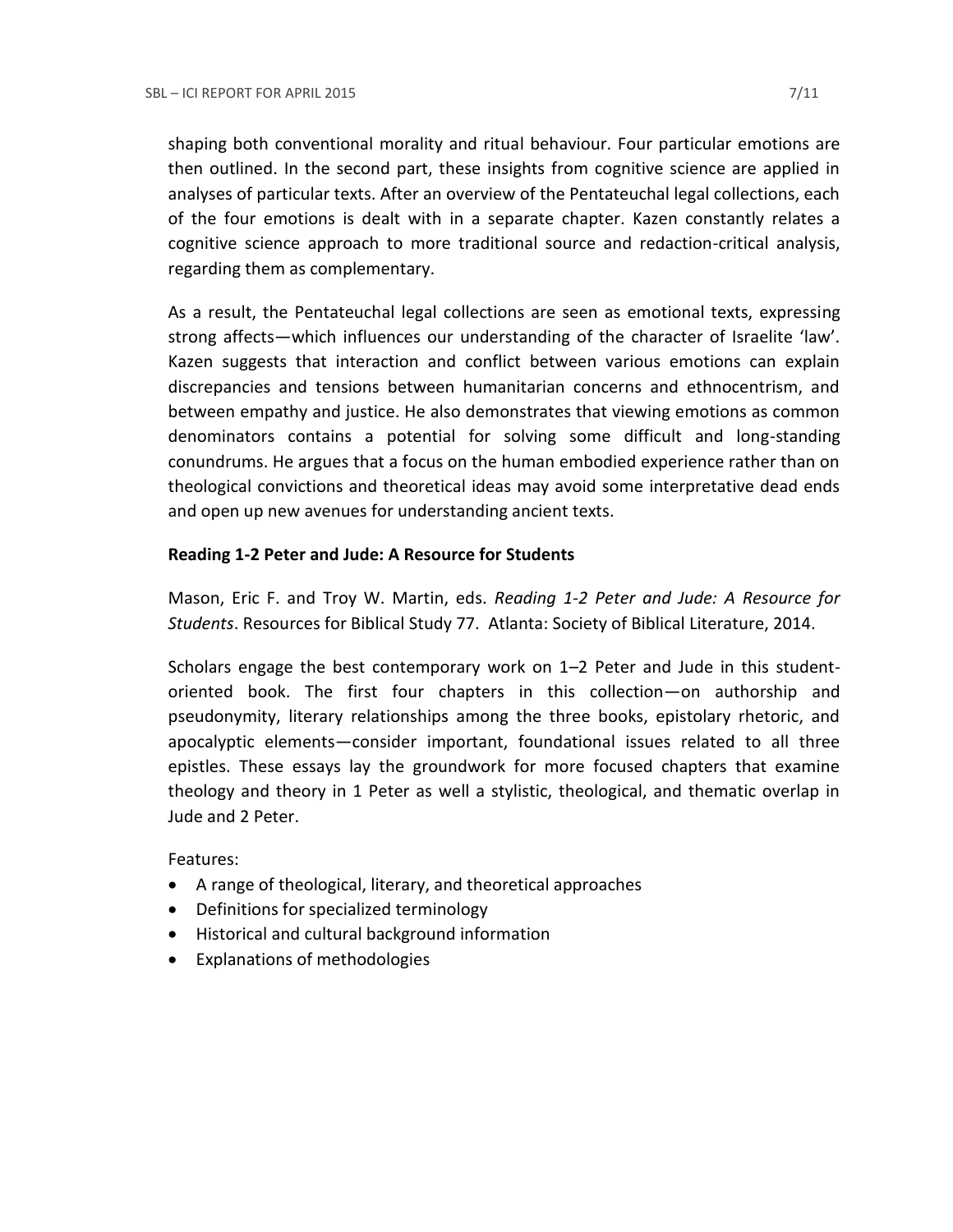## **(g) SBL MEMBERSHIP IN ICI COUNTRIES**

Please take note that scholars living and working in ICI countries (for a list of these countries, see [http://www.sbl-site.org/assets/pdfs/ICIcountries.pdf\)](http://www.sbl-site.org/assets/pdfs/ICIcountries.pdf) pay a reduced membership fee for SBL. See the membership form accompanying this newsletter which should be used to apply for or renew reduced membership.

The following graph shows the growth in SBL Full and Student membership in ICI countries.



#### **(h) JOURNAL OF BIBLICAL LITERATURE (JBL) ARCHIVE**

Take note that an archive with JBL articles from volume 122.1 of 2003 through volume 130.1 of 2011 is now available online to people accessing the SBL website from any ICI country. See http://www.sbl-site.org/publications/ICI JBLarchive.aspx. All articles in those volumes can be downloaded for free!

## **(i) EVENTS**

The SBL maintains a significant list of events taking place anywhere in the globe. For the full list please go to<http://www.sbl-site.org/meetings/events.aspx>

A selection of events is listed below—mainly those taking place in ICI regions.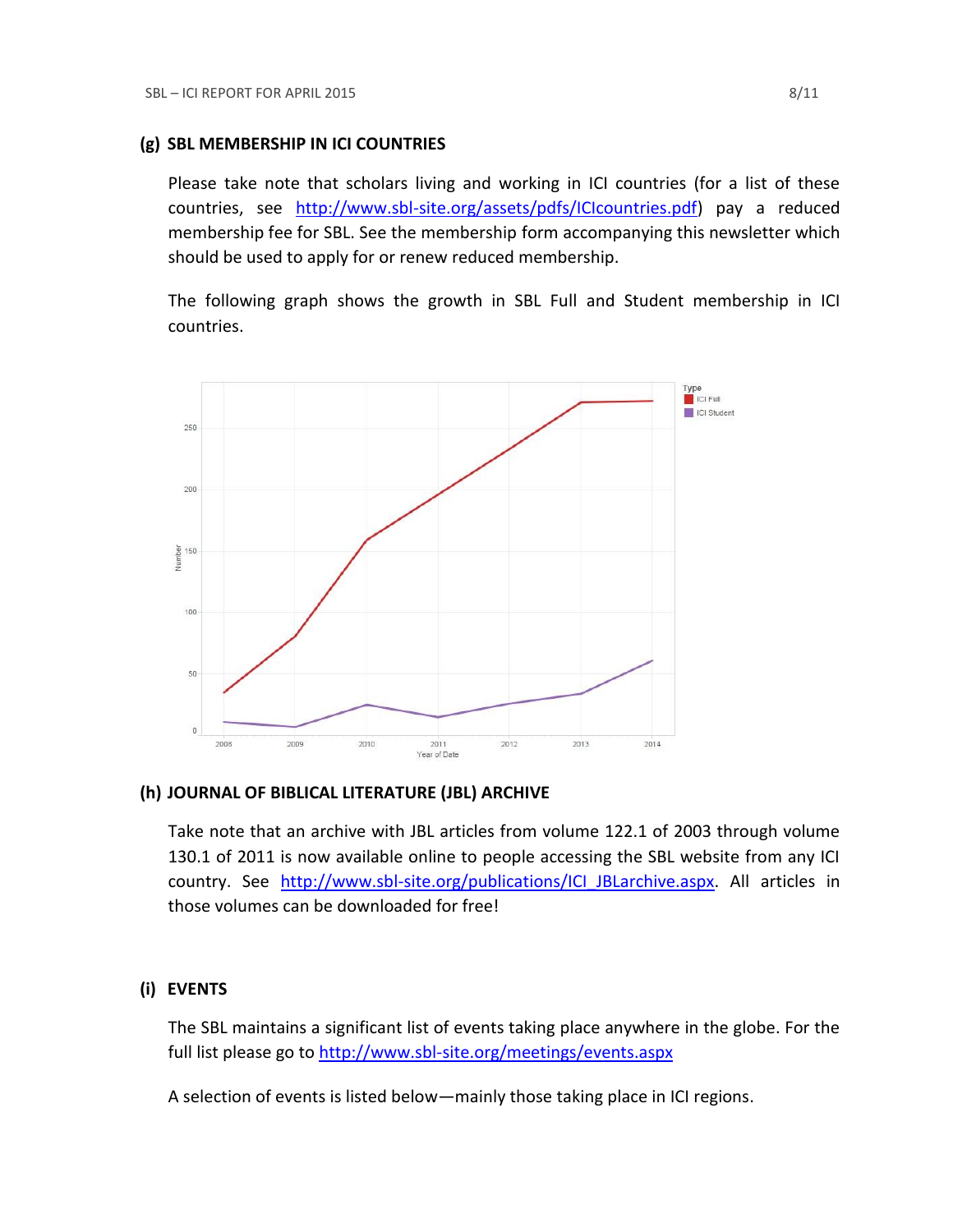Please provide information on conferences in your region, including calls for papers, to Sharon Johnson at [sharon.johnson@sbl-site.org.](mailto:sharon.johnson@sbl-site.org)

#### **May 7-9, 2015**

## **East-West Theological Forum**

The 4th conference of the East-West Theological Forum will be held on 7-9 May 2015 at Sogang University, Seoul, Korea.

The 2015 conference has been called for on the theme: "Crisis and Hope: The Church in a Changing World". We cordially invite you to our coming conference and to submit papers for EWTF Prize (10,000 US\$) or proposals for parallel session.

For more information, see<http://www.ewtfr.org/>

## **May 21-24, 2015**

## **Holiness: On the Holy, the Holy One, Sanctification and Saints: The Bi-annual Meeting of the Society for the Study of Christian Spirituality**

Saint Augustine College, Johannesburg, South Africa

Announcing its second biannual conference, the Society for the Study of Christian Spirituality (SSCS), in collaboration with the Spirituality Association of South Africa (SPIRASA), warmly welcomes researchers on Spirituality to a meeting at the campus of St. Augustine College in Johannesburg, South Africa. Submissions on any topic of current interest within the field of Spirituality are invited. Particularly welcome are proposals for papers, panels and workshops on topics related to the specific theme of holiness. (See above.)

## **July 12-15, 2015**

**European Association of Biblical Studies Annual Meeting** Cordoba, Spain. July 12- July 15. More information is available a[t http://www.eabs.net/site/](http://www.eabs.net/site/) Information for students is available <http://www.eabs.net/site/student-zone/>

**July 20-24, 2015 2015 SBL International Meeting** Buenos Aires, Argentina [More information](http://www.sbl-site.org/meetings/Internationalmeeting.aspx)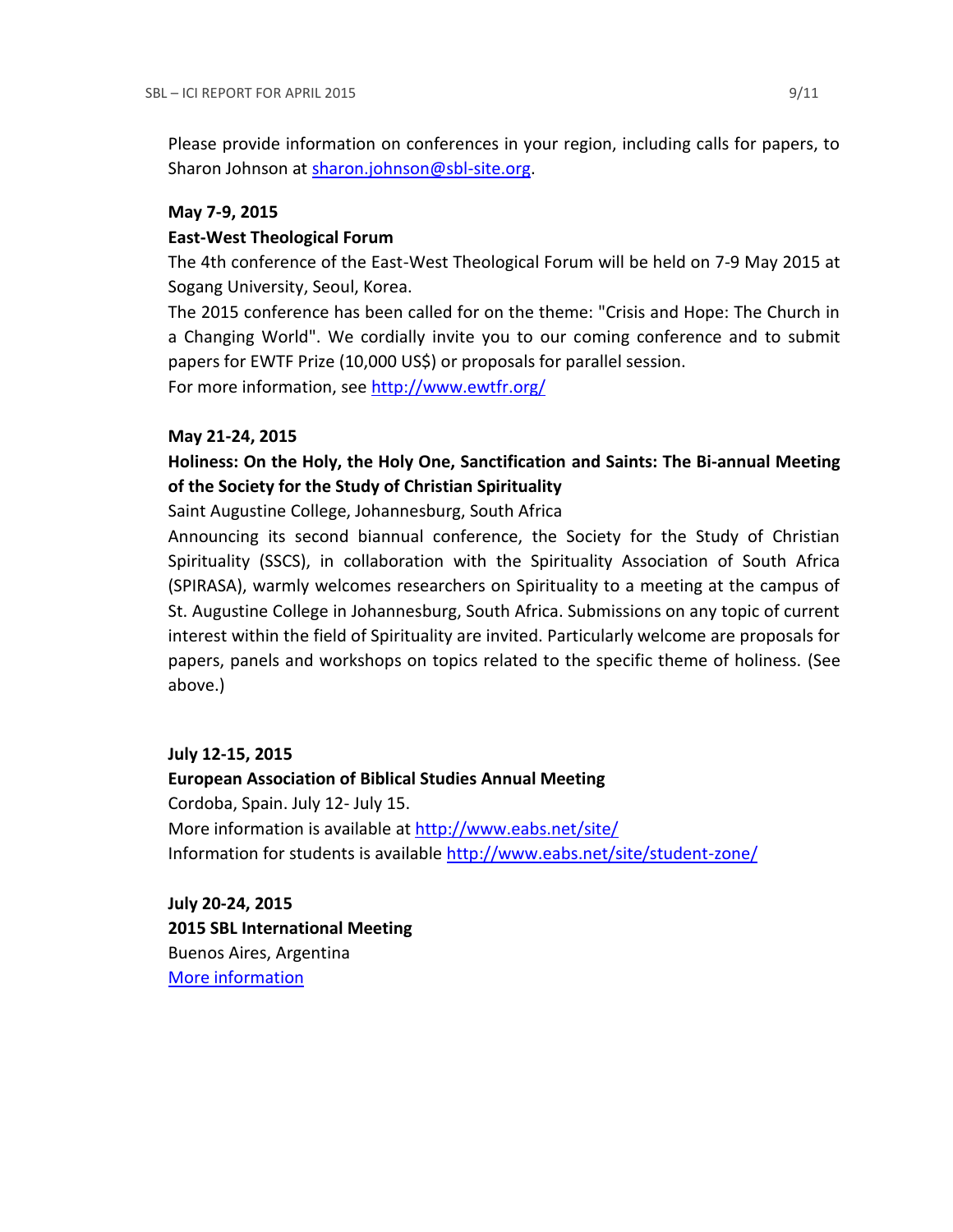#### **September 11-13, 2015**

#### **Oceania Biblical Studies Association**

Conference will be held at Piula Theological College, Upolu, Samoa, in the beautiful South Pacific.

Email the Secretary for OBSA: [Nasili Vaka'uta](mailto:%20OBSAMail@gmail.com) for more information.

**November 21-24, 2015 2015 SBL Annual Meeting** Atlanta, Georgia [More information](http://sbl-site.org/meetings/Annualmeeting.aspx)

**September 4-9, 2016 2016 Meeting of the International Organization for the Study of the Old Testament (IOSOT)** Stellenbosch, South Africa To register for updates, go to the news page on [www.iosot2016.co.za](http://www.iosot2016.co.za/)

## **(j) SBL EDUCATIONAL RESOURCES FREELY AVAILABLE**

There are links to numerous educational resources on the SBL website. The following are freely available: (i) Resources on Teaching the Bible; (ii) Freely downloadable Hebrew, Greek and Transliteration fonts (amongst others); (iii) Resources on Bible translations and commentaries; and (iv) Research tool resources. See<http://sbl-site.org/educational/default.aspx>

Also remember to check the newly-developed **Bible Odyssey** online portal. See [www.bibleodyssey.org.](http://www.bibleodyssey.org/) This portal offers wonderful educational resources, but also resources for broader popular audiences. Use this site to popularize our academic studies in faith communities!

## **(k) NEWS FROM ICI REGIONS**

C.I. David Joy, the ICI liaison in India writes the following on past events in that region:

- The Society for Biblical Studies in India (SBSI) arranged a one day seminar in Kottayam, Kerala, for biblical scholars of that region in February 2015.
- A collection of essays on biblical themes had been published jointly by CSS and SBSI.
- Information sessions were held in Serampore University affiliated colleges about the SBL-ICI and about regional and international meetings for biblical scholars.